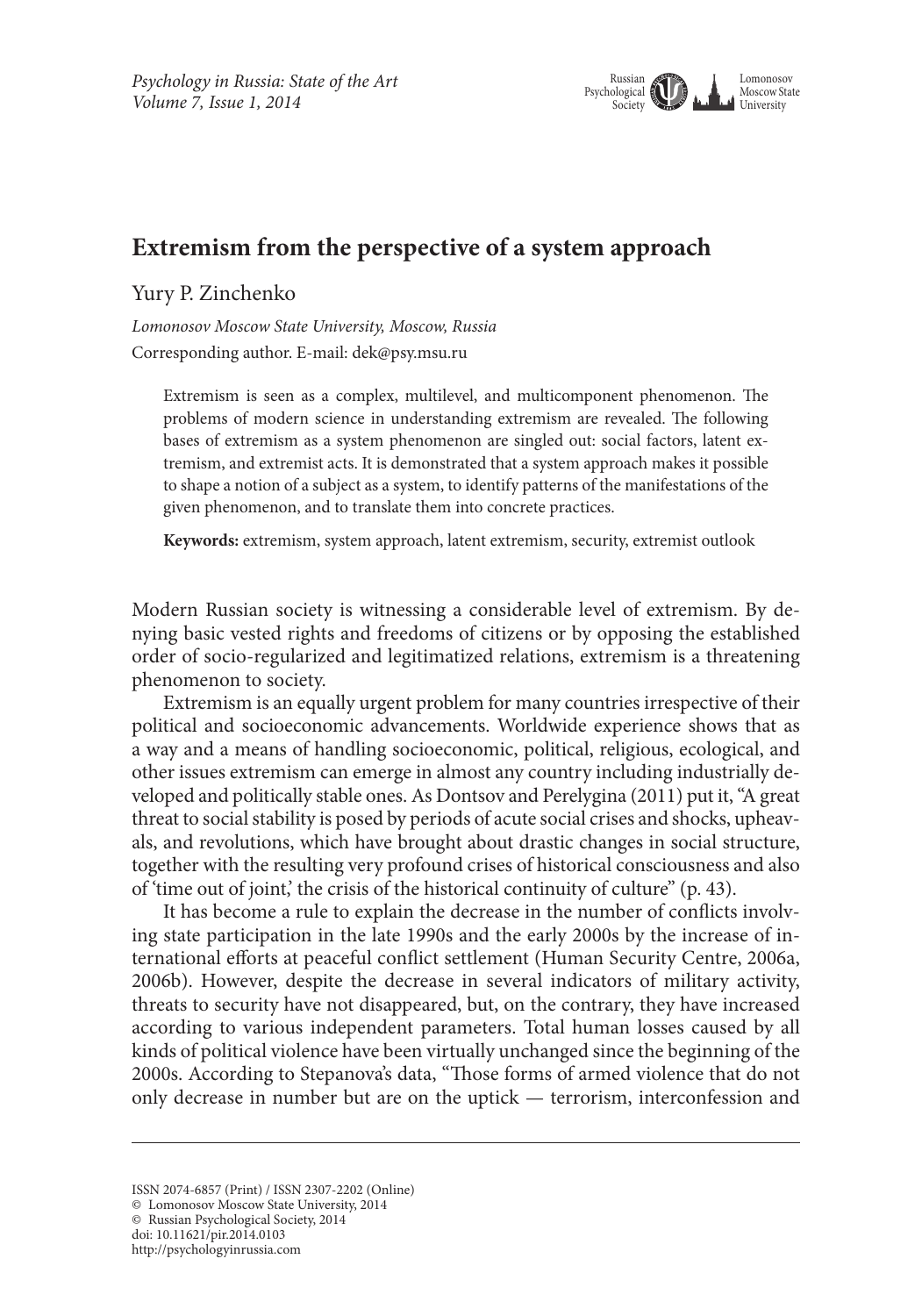other forms of intercommunity violence — and are less lethal than, for instance, conventional wars, are first and foremost directed towards civilians" (Stepanova, 2008). The general level of the infringement of human rights worldwide is not decreasing either. "The public mind has not yet adjusted to the perception of modern risks. The current dynamic of social sentiments reflects a growing level of expectations of uncertainty" (Zinchenko & Zotova, 2013, p. 110).

The concept of extremism (from the Latin *extremis,* ultimate, and the French *extremisme*) is used to define a stance (regarding ideology, intentions, actions) corresponding to extreme opinions. According to documentation from the Parliamentary Assembly of the Council of Europe (PACE) extremism is a form of political activity that, directly or indirectly, denies the principle of parliamentary democracy. In Russia the legal definition of acts treated as extremist ones is provided in article 1 of Federal Law 114-ФЗ: "On counteracting extremist activities." In compliance with amendments of April 29, 2008, the following activities are among those referred to as extremist: forcible changes in the constitutional structure and corruption of the integrity of the Russian Federation; public justification of terrorism and terrorist activities; incitement of social, racial, national, or religious enmity; propaganda about exceptionalism, the superiority or inferiority of an individual owing to his/her social, racial, religious, or linguistic background or attitude toward religion; violation of the rights, freedoms, and legitimate interests of an individual as a citizen depending on his/her social, racial, religious, or linguistic background or attitude to religion (Zinchenko, 2011).

The psychology of extremism itself is a subject of special interest. Psychology researches extremism in its multiaspectual form of origin and its multivariant forms of passing into society as a sociopsychological phenomenon expressed by the actions of individuals and groups.

In a position paper entitled *Addressing Extremism,* Coleman and Bartoli (2003) emphasize that "extremism is, in essence, a complex phenomenon in spite of the fact that its complexity is difficult to detect and to understand. The simplest way is to define it as an activity (as well as beliefs, attitudes towards somebody or something, feelings, actions, strategies) of an individual which are far from being common, generally accepted ones. In conflict circumstances there is demonstration of tough conflict settlement. Nevertheless, the way to mark activities, people and groups as 'extremist' along with the way to find out what is 'common' or 'generally accepted' is always a subjective and political matter" (p. 2).

In studying the content of the concept of extremism one should pay attention to a number of problems. First, despite the seemingly clear and obvious simplicity of the concept, in the scientific environment there are different understandings of this phenomenon. This lack of conformity in defining extremism is characteristic of the entire world community, and tough debates about the correctness of the diagnostics take place worldwide on a regular basis. Therefore, one can speak about the multifaceted nature of the meanings and interpretations of extremism. Considering the vagueness and imprecision and, consequently, the great potential to interpret extremism too widely, there appear great possibilities for terminological manipulation, for classifying any action beyond those generally acknowledged and allowed by the rules of a certain society or a state as extremist. Each party treats this phenomenon on the basis of its own position.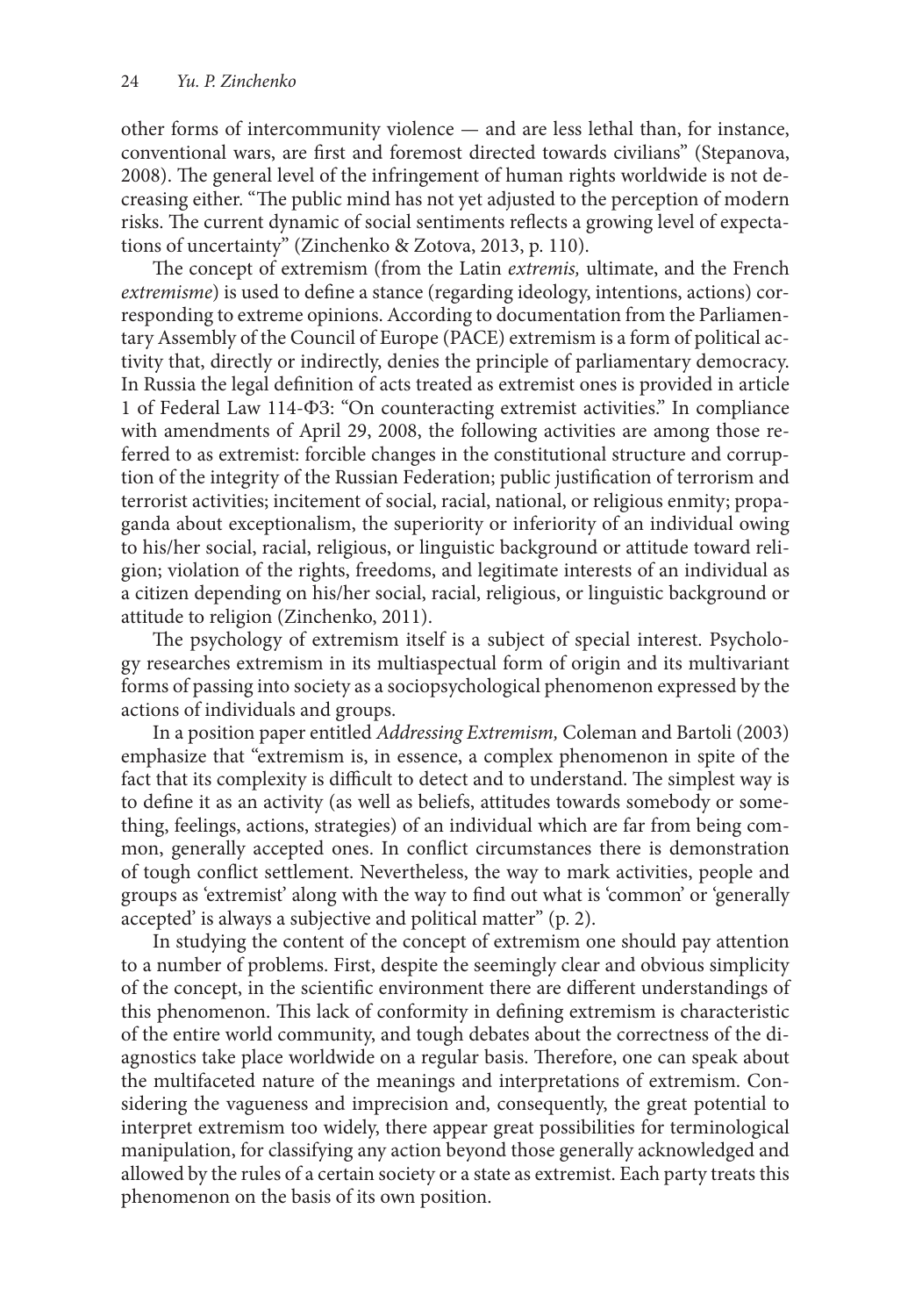Second, extremism is seen exclusively as being of a negative character. Lev Levinson, in particular, believes that "the ambiguity of extremism is, first of all, generated by the possibility of embracing a wide scope of activities that fall in the category of this phenomenon. That is why there is no point in banning extremism as it is. Extremism is not a crime; it also involves Green Peace, peace marches, in a word, it includes everything travelling out of the limits of 'the commonly accepted'" (quoted in Belasheva, 2002, p. 3). From Tukumov's point of view it is not correct to diagnose extremism exclusively as a socially dangerous and, as a result, an illegal phenomenon because in this case one would have to admit that many extreme acts and views could be considered violations of public order and fall under criminal or administrative jurisdiction (for example, public hunger strikes, protest marches) (Tukumov, 2004, p. 10).

The third problem concerns the treatment of extremism as an activity (A.A.Khorovinnikov, I.A. Abdulaeva, V.A. Sosnin, R.N. Getts, I.M. Gregor, K. Nash, N. Mann, E. Curtis, and others). In practice extremism is not always accompanied by actions, and it cannot be defined on the basis of one of its elements — namely, extremist activity. Vekhov, in particular, argues that extremist attitudes, beliefs, views, and ideas are more widely spread in society than explicit aggression and hatred; extremist views can be found in all segments of society. This "nonactualized" extremism, when "dissipated" in public consciousness, creates a basis for social tension. It is of equal importance that while forming the background of everyday life, in which routine individual activities take place, this latent extremism affects the socialization and world perception of the youth, thus reproducing itself in future generations (Vekhov, 2011, p. 26).

Finally, the concepts of extremism, terrorism, and fanaticism are intermingled and are seen as inescapable companions by many researchers. In Yakh'ev's opinion, fanaticism and extremism are similar in character and in their ways of achieving goals as they both tend to use extraordinarily violent and destructive acts — that is, terrorist methods. This similarity leads to mixing up fanaticism and extremism and to intermingling both with terrorism. In order to avoid mixing up extremism and terrorism Yakh'ev points out that extremism entails a specific, extreme type or method of social action and includes such features as goals, ideology, action motivation, means and ways of action. Terrorism involves just one action type or method. It is much narrower in its logical sense, although it undoubtedly has been adopted as an everyday extremist weapon. But terrorism does not exhaust the arsenal of extremism as a social practice (Yakh'ev, 2008).

"Extremism cannot be compared to a virus which mankind has happened to catch. It is its internal disease, primarily generated by disharmony in social, political and cultural development" (Pain, 2002, p. 117). Extremism ruins the spiritual foundations of society and threatens Russia's security; society should keep a close eye on it. High social tension in the world poses a challenge for scholars to identify the reasons for its growth and to find ways to neutralize it within the frameworks of the sociopsychological program. Therefore, considering such a complicated phenomenon as extremism as a system of interrelated elements seems to be a reasonable way of knowing it.

In the course of debates on the "Cross-ethnic world: Who makes an appeal for a hatchet and why?" in the newsroom of the *New Times* on August 12, 2013, E.L. Pain,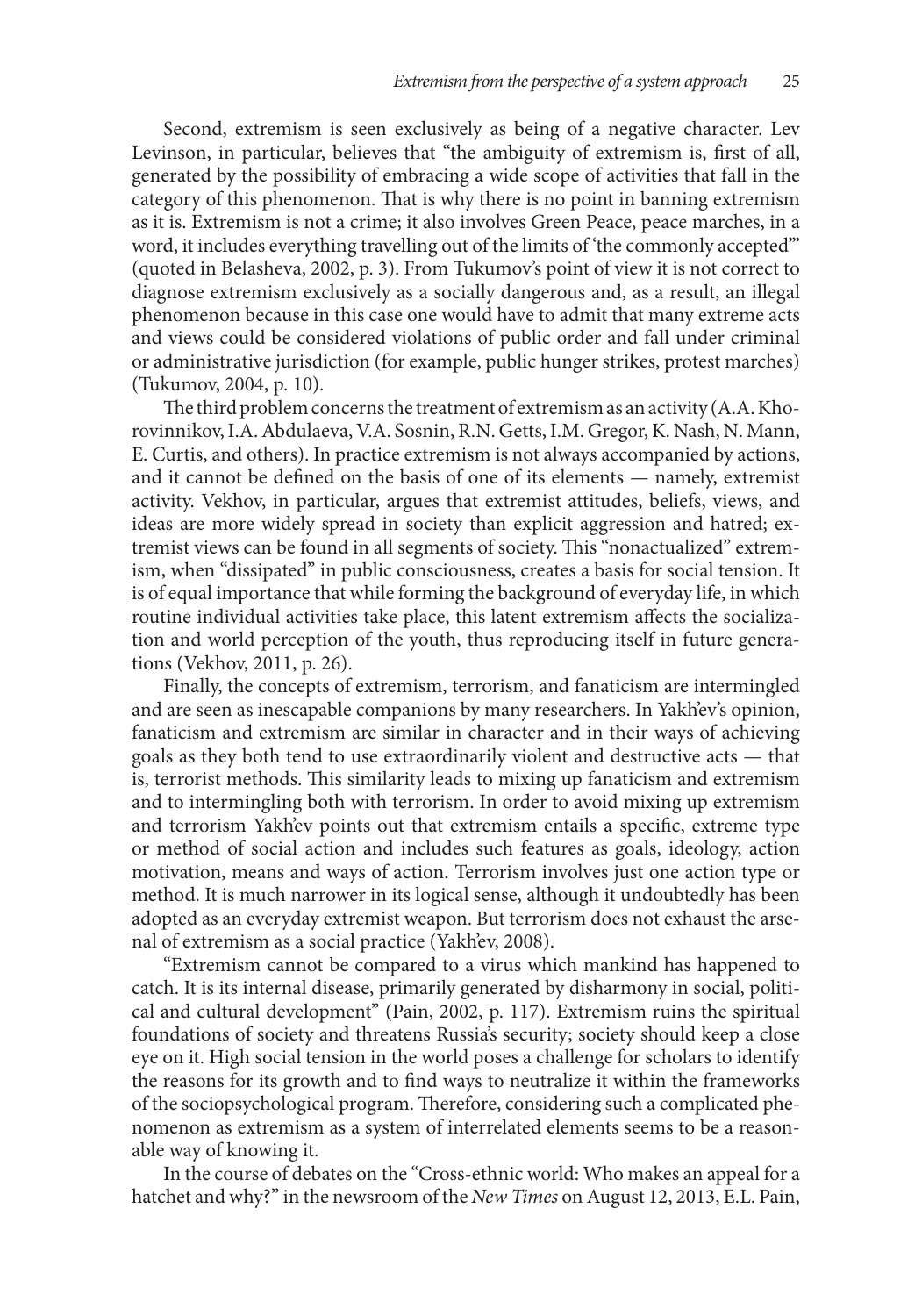professor at the Higher School of Economics, head of the Centre for the Study of Xenophobia and Extremism Prevention, Institute of Sociology, the Russian Academy of Sciences, emphasized the rise in the level of extremism. He substantiated his statement by referring to the General Prosecutor's Office data, according to which "from 2008 to 2012 extremism increased by five times, and about 70% of the cases involved the fuelling of interethnic, international enmity" (Al'bats, 2013). Examining the causes he named the growth of protest sentiments in society mutating into another state. "It is characteristic of us to swing between ethnic mobilization and political mobilization. Until 2012, a greater part of mobilization proceeded in the ethnic form. When the Bolotnaya and Sakharov [cases] occurred, political goals seemed to have the potential of uniting different groups of people. …As soon as the political process went away everything resumed its natural course. On the one hand is xenophobia; on the other is the consolidation of ethnic groups (Central Asian nationals specifically) as a reaction to their illegality" (Al'bats, 2013).

However, sociological survey results show that the problem of extremism is not central in the Russian consciousness. On January 18–22, 2008, the Yuriy Levada Analytical Centre (Levada Centre) carried out a representative poll involving 1,600 interviewees. The question was: "What do you think presents a key internal threat for Russia?" Most of all, Russians were anxious about "arbitrariness and irresponsibility typical of uncontrolled authorities" (20%), "economic problems, lower economic growth rate" (19%), and "political instability" (16%); only 5% of the respondents indicated political extremism (fascism, Muslim radicalism, ultranationalism) as the most important (Levada Centre, 2008).

The psychological content of the extremism phenomenon cannot be reduced to a separate feature or characteristic; it is a complex, multilevel, and multicomponent phenomenon that possesses several "key dimensions." A system approach makes it possible to thoroughly explore the structure of such a phenomenon. As the author of the tensor theory of complex systems, G. Kron argues that "the object is cut into sections with the purpose only of finding out how to assemble them into one again" (1978, p. 177).

A system approach as a methodological principle for studying complex objects was formulated in the natural sciences in the 1960s–1970s (P.K. Anokhin, S. Beer, I.V. Blauberg, B.M. Kedrov, G. Klir, V.N. Sadovskiy, A.I. Uyomov, Y.A. Urmantsev, E.G. Yudin, L. von Bertalanffy); it later proved its fruitfulness both scientifically and practically in different areas. The general principles of the system approach were perceived by outstanding psychologists in this country, and they then demonstrated the biosocial essence and system character of the human mind (P.K. Anokhin, L.M. Bekker, B.F. Lomov, V. S. Lomov, V.S. Merlin, K.K. Platonov). In accordance with the system character of the human psyche, approaches to complex and system research were worked out.

Ideas about a complete understanding of the psyche in the unity of its biological, social, and strictly psychological manifestations were implicitly present throughout the formative stages of the domestic school of experimental and pathological psychology, in St. Petersburg in particular (V.M. Bekhterev, A.N. Bernstein, A.F. Lazurskiy, S.L. Frank, M.Y. Basov), but the methodological essence of this integrity could be fully realized only in connection with the development of the system approach in psychology. For this reason, a distinct methodological reflection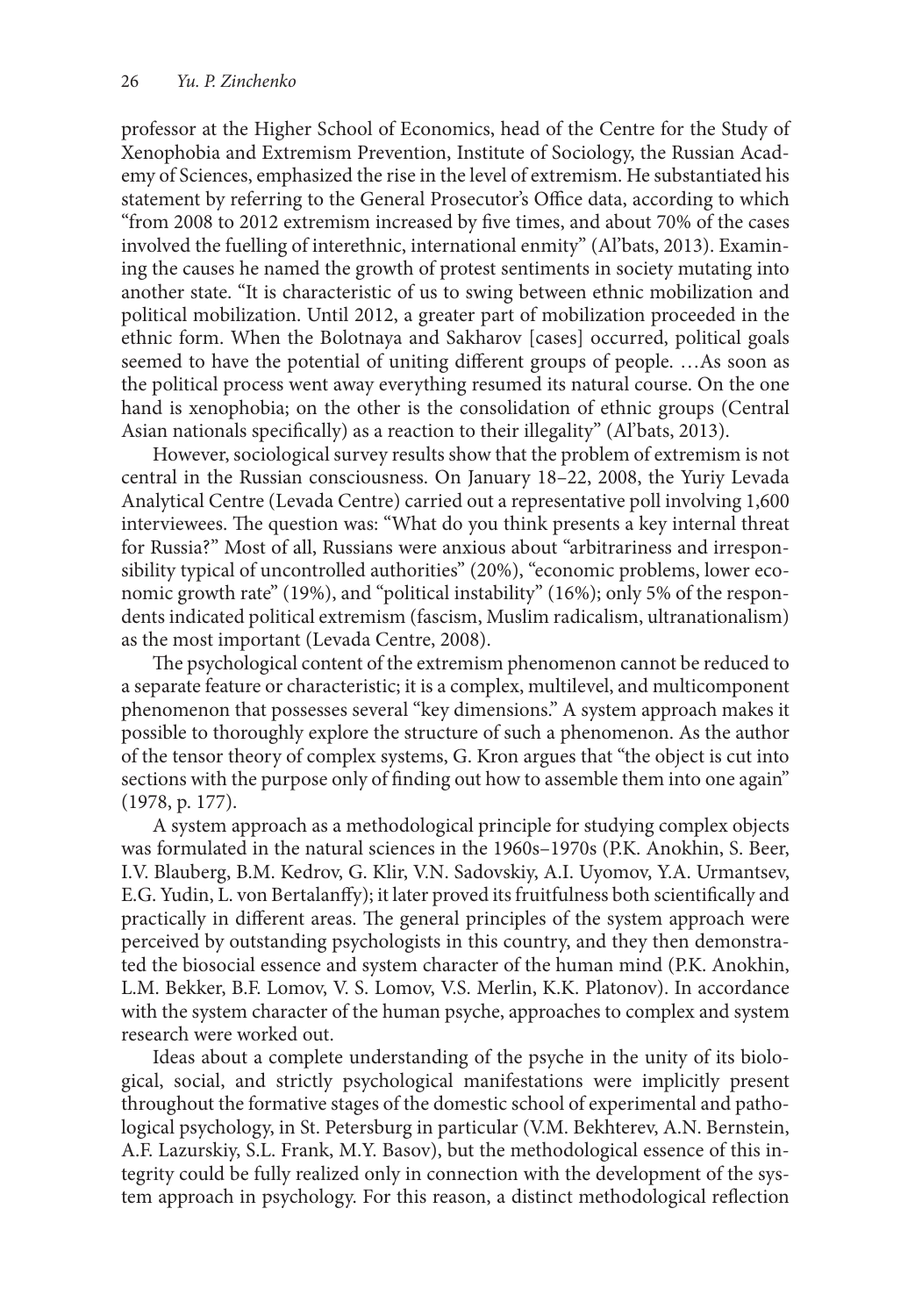of system analysis applied to psychological problems and their handling through scientifically, not intuitively, substantiated methods of the system approach is becoming topical (Figure 1).



Figure 1. Extremism from the perspective of the system approach

Thus, on the basis of the work of foreign and domestic psychologists it is possible to identify and to group conventionally the following foundations of extremism.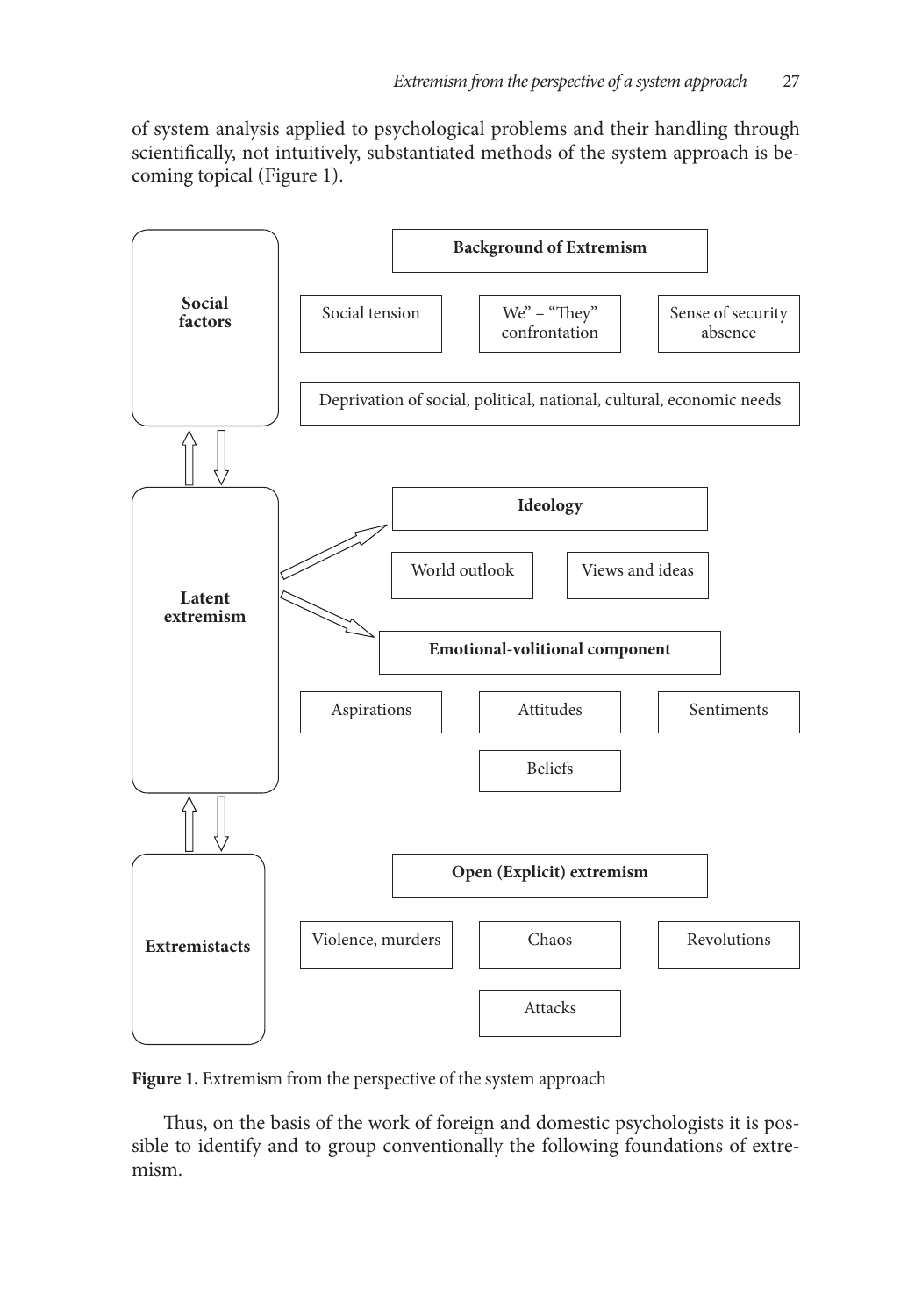## **Social factors**

## *Security*

At the beginning of the third millennium the psychological understanding of security is being determined by global changes associated with the sophistication of social structures, the growth of uncertainty, and the unpredictability of the future of humankind. Modern society has entered a new era of "mega risks"; some researchers (U. Beck, A. Giddens, N. Luhmann, and others) classify it as the "risk society." This classification is confirmed by Castells's statement that the basic social structures in the age of information are social movements (Castells, 1999).

It may not be a coincidence that such a new category as security, which is closely tied up with the category of risk, found its place in psychology. In the post–Cold War period a bipolar world supported by superpowers — the USSR/USA equilibrium — disappeared, giving rise to totally new types of threats to security (Polikarpov, 2001). Nowadays scholars and policymakers are discussing issues of political, economic, military, informational, conceptual, psychological, and cultural security that should be addressed on the basis of the nonlinear nature of world-wholeness.

Security in modern daily life, which is interrupted by explosions, catastrophes, and terrorist acts, is becoming one of the scarce benefits of existence; security is the result of cooperative efforts involving authorities, intelligence services, and the rest of people who save society from terrorists and other robbers of security. "The attitude toward security can be mediated by the context a person reads into this notion and can differ in regard to ways of achieving it" (Dontsov, Zinchenko, & Zotova, 2013, p. 99). As a rule, we start to fight against a lack of security only after one more tragedy has happened. Measures to prevent and foresee this dreadful phenomenon still require great efforts on the part of psychologists, sociologists, ethnologists, and ethnopsychologists, who not only should find the answer to the problem and carry out monitoring but also should formulate concrete recommendations for state and nonstate organizations. People have a common interest at the least because they face global risks shared by the majority. Contingent worlds of interactions and communications are made up of events common for this or that group of people (Smirnov, 2003, pp. 29–30). If we comprehend reality in this way, we can assume that people's striving for security not only is one of the conditions of coexistence but also indicates their readiness for co-being, meaning-making, and interaction. Zotova indicates that "it is in human nature to feel security/insecurity on the basis of alarming signals, the perception of sense organs, instinctive reactions, and intuition; that is, in this light security (insecurity) means an individual subjective idea of whether there are threats to existence or not" (Zotova, 2012, p. 111).

## *Social tension*

Different factors provoke extremism: increasing social tension, socioeconomic crises, a drastic fall in the living standards of the majority of the population, deformation of political institutions and power structures, cross-ethnic conflicts, a desire of specific social groups to speed up the search for solutions to their problems, inadequate political ambitions, and so forth. The emergence of social tension is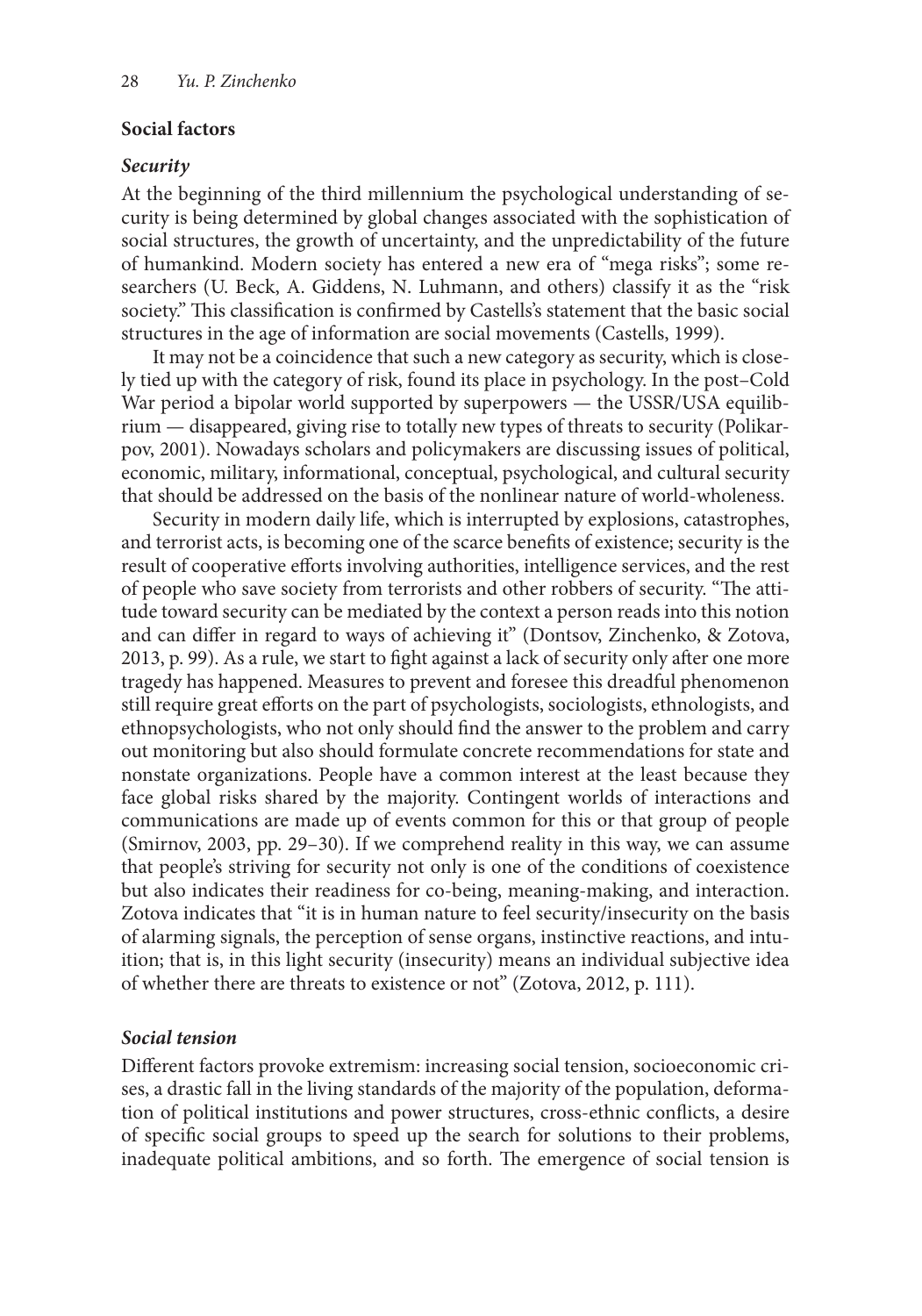enhanced largely by the inability to satisfy social, economic, political, national, cultural, and other vital human needs, interests, and rights.

Thus, in Ol'shanskii's words, "mass industrial production based on scientific and technical advancements fathered a particular life dynamism that is reflected in, among other things, a rapid increase in human needs" (Ol'shanskii, 2002, p. 151). The author remarks that this circumstance is seen both in the material and in the spiritual, social, and political spheres. At the end of the 1960s mass youth turbulence in the West demonstrated that the time was ripe for new desires. Later, the fact that all youth protest movements brought about new facets of the counterculture confirmed this conclusion. Ol'shanskii also emphasizes that not only have needs grown but so has the opportunity to meet them. Life dynamics, the deepening of integration processes, and the shortening of transportation and information distances generate both new demands and their seemingly easy supply. The modern world has at its disposal considerable riches and creates all of the new needs.

## *The "we-they" dichotomy*

Extremism does not recognize dialogues, as in its essence it is a form of one-dimensional, "mono-hemispheric" thinking (the "we vs. they" principle).

The identity of extremism is based on the oppositions "our-others," "we-they." This "uniting" ideological factor encourages the creation of collectives of likeminded people who have a clear idea of an enemy to fight against using all available means and methods. This antagonistic image ensures a "blind" commitment to extremism and to what the foe personifies (Gritsenko & Lukyantsev, 2012).

Kozyrev believes that the search for an enemy can be treated as the intention to shift the blame to other shoulders, an aspiration to "attribute" one's own sins and selfish impulses to somebody else. "To justify their collaboration with fascist Germany and its crimes during World War II, pro-fascist forces in some Baltic countries made an attempt to cast the Red Army as a 'conqueror' instead of as a 'liberator,' i.e., making it a foe" (Kozyrev, 2008, p. 38). In fact, extremists' specific corporate identity is built on these principles. "The establishment of such a group, however, has the same principles and peculiarities as a classic organization; their characteristic corporate culture can be considered a set of attitudes maintained by its members with regard to the organization itself, the content of its activities, its external environment, its leadership and other members" (Perelygina, 2011, p. 352).

#### **Latent extremism**

The above-mentioned factors act only as provoking ones; the probability of the emergence of actual extremist activities is determined by how their influence is deflected through the prism of sociopsychological features: value/meaning dominance, attitudes, social notions, stereotypes, need/motivation tendencies, and so forth. Irrespective of provoking factors different types of extremism can have similar psychological mechanisms.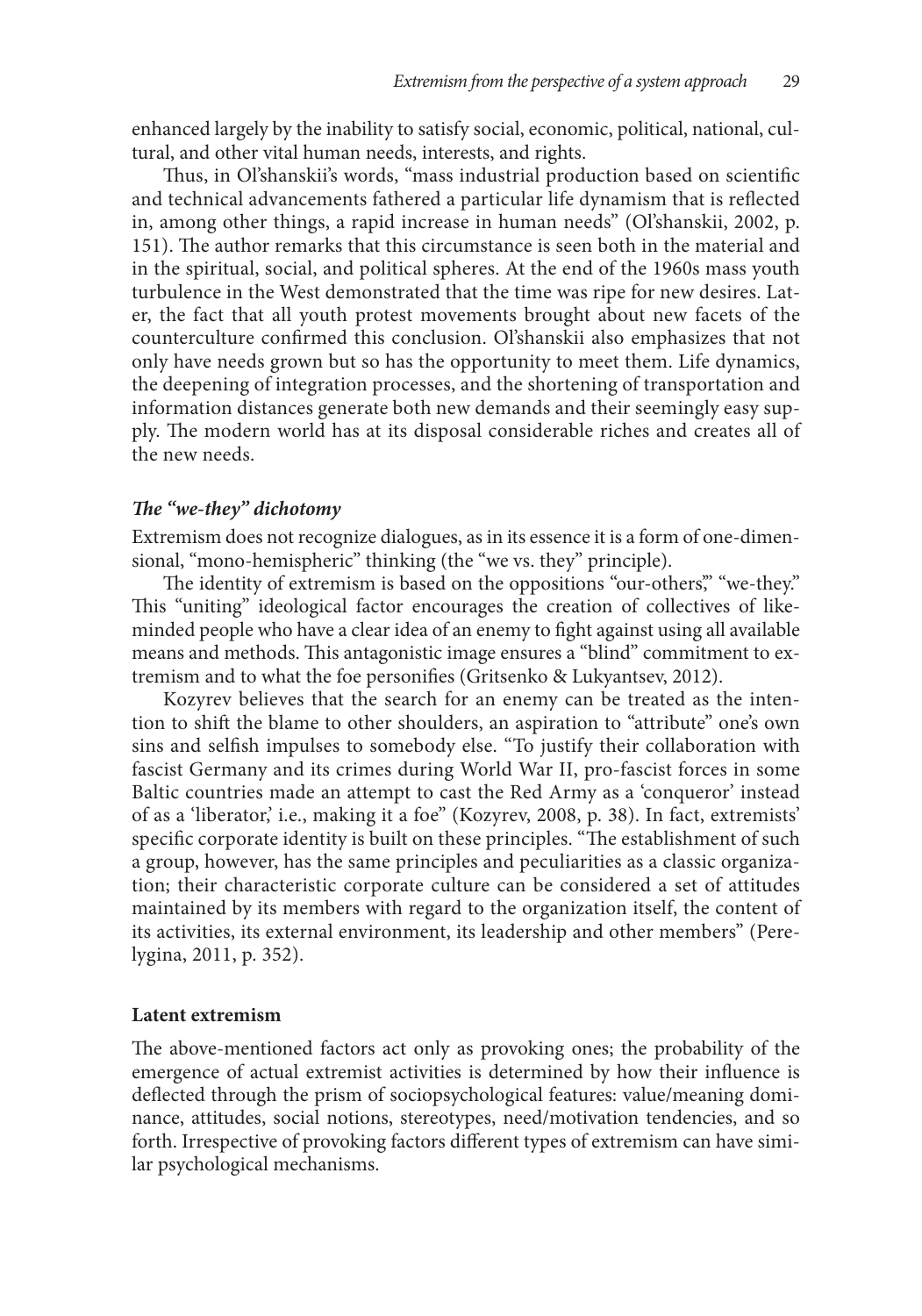## *Ideology*

The "inward" or subjective plan of what is seen from the outside as extremism can be characterized as glorification or messiahship. Extremists, guided by their ideas of the world and society, are convinced that these ideas have to be implemented. Because no one but they seem to be able to do so they think their intentions are a kind of mission to be realized at all costs.

Extremism is characterized by absolutism, negation of another point of view, and uncompromising stands. In this connection an appeal to feelings, emotions, beliefs, and convictions substitutes for an appeal to reason and common sense.

Extremists have specific personal forms of thinking: a craving for "principled" judgments at all times and in all places leads to completely abstract premises and conclusions that do not take into account the complexity of reality and thus relieve extremism-driven individuals of the special difficulty of assessing the real situation.

Krasikov speaks about a particular "extremist" world outlook. He considers extremism a set of worldviews, a specific form of consciousness. "Extremism is first and foremost a specific worldview or a coordinate system. It expresses the identity of certain groups of people who find themselves in direct disagreement with the norms and values of a dominating culture. Such an identity reveals itself in various ways: a defiant life style, different clothing, jargon, etc." (Krasikov, 2006, p. 25).

## *Cognitive specifics*

Extremism is connected with a perception deficiency and with a conflicted world picture in particular. According to Afanas'ev (2001, p. 20), extremism "grows out of an excessive perception of social phenomena." "Cognitive psychic functions provide information processing: its separate estimation parameters, selection of its most significant items, their retention and usage in generalized notions" (Dontsov & Zotova, 2013, p. 78).

Haslam and Turner (1995) believe that extremism is an autonomous category basis for alternative decisions. Extremists see the world as "black-and-white, without shades of grey" (p. 368<sup>)</sup>. Therefore, the majority of extremists are marked by a bipolar view of the world and society, by their contrasting of, for example, "I– they," "the reds–the whites." This characteristic results in aggression toward and intolerance of those who oppose their opinions (Gayvoronskaya, 2012). This is the logic of emphasized conflict and a sharp dichotomous contrast of extremes: ours and others', truth and lie. Notably, everything that differs from extremist beliefs is indiscriminately declared a lie. Everyone who does not share extremist beliefs indiscriminately becomes an enemy (Yakh'ev, 2009, p. 396).

It is also worth noting that "schemes concerning the perception of different objects and phenomena are designed depending on the extent to which these objects are meaningful for this or that culture, thus attracting attention to essential information and influencing what first comes into the minds of representatives of different cultures" (Dontsov, Drozdova, & Gritskov, 2013, p. 71).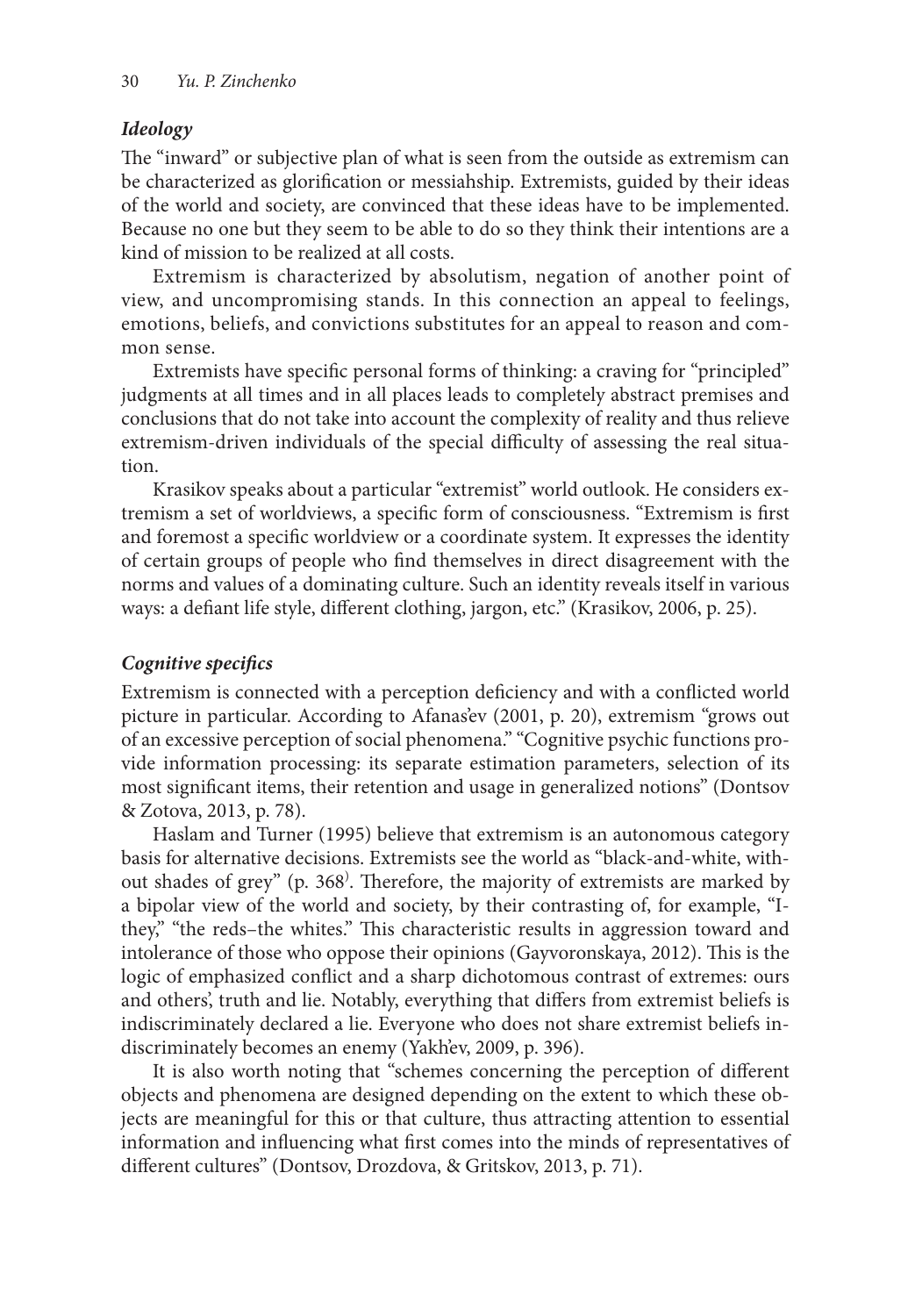#### **Extremist activities (pronounced extremism)**

The range of typical extremist activities is quite wide. The following acts are referred to in publications as illegitimate, aggressive, violent: creating chaos, sabotage, blackmail, hostage taking, murders, robberies, mass turbulence, vandalism, and others. In a word, all of them are various forms of terrorist, destructive acts. Acts of internal aggression include self-tormenting, fasting, hermitry, ritual suicide (more often, individual and group immolation) (Yakh'ev, 2010).

Thus, extremism is aggression aimed against the existing social order. It is a natural reaction of various social forces to critical social situations. In essence, extremism is the struggle of social groups for the survival of their physical existence and cultural identity when they are placed in critical situations by extraordinary means and methods. But this fight is destructive and illusory; it does not ease but dramatizes the critical situation of the given group even more.

Extremism is a complex, heterogeneous social and sociopsychological phenomenon that can be conceived exclusively through the concept of interdependence. A system approach allows us to formulate an idea of an object as a system, identify consistent patterns of its manifestation, and put it into practice. This approach is fully pertinent to extremism, with its variety, multifaceted nature, and polyphony. In order to gain insight into it, it is necessary to consider the unity of its components, properties, and relationships.

Because of its continuous development extremism cannot have a finite number of forms from the point of view of cognition; in the course of its study new features are detected and new notions are formed.

Scientific analysis, especially psychological analysis, of extremism provides an opportunity to work out principles for preventive measures directed toward the nonproliferation of this phenomenon. As shown by the results of sociopsychological activities, the prevention of extremism, in the youth environment primarily, can take several directions: strengthening the role of traditional institutions of socialization and promoting activities aimed at relieving the destructive tendencies typical of marginal groups and youth subcultures. Dontsov and Perelygina (2011) particularly point out that the stability of social space is provided by the effective social policy of a state as a subject of social sustainability.

The topicality of the study of extremism and of the development of scientifically substantiated methods of its prevention is determined, primarily, by the fact that extremism prevention enhances the reduction of the dissemination of destructive ideologies including that of terrorism-oriented ones.

### **References**

Afanas'ev, N. N. (2001). Ideologiya terrorisma [The ideology of terrorism]. *Sotsial'no-gumanitarniye znaniya [Socio-human Expertise]*, *6*, 205–219.

Al'bats, E. (2013). Mezhetnicheskii mir: Kto i pochemu zovyot k toporu? [Cross-ethnic world: Who makes an appeal for a hatchet and why?] *New Times, 24*. Retrieved from http://newtimes.ru/articles/detail/69848

Belasheva, I. (2002). Lishnii zakon [An extra law]. *News Time*, *99*. Retrieved from http://www. vremya.ru/2002/99/4/23806.html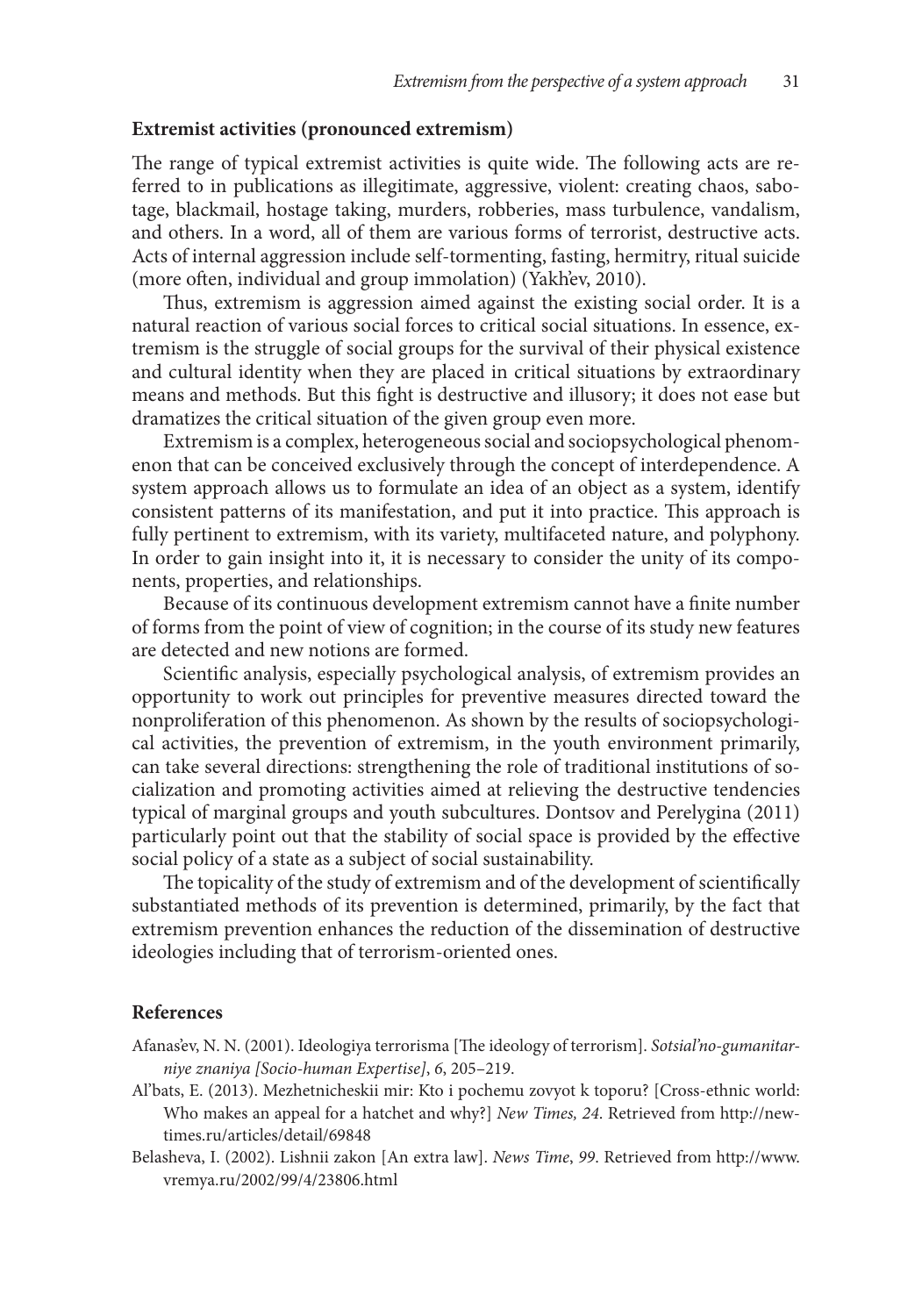Castells, M. (1999). *Moguschestvo samobytnosti* [The power of identity]. Moscow: Academia.

- Coleman, P. T., & Bartoli, A. (2003). *Addressing extremism* [Position paper]. New York: International Center for Cooperation and Conflict Resolution, Columbia University.
- Dontsov, A. I., Drozdova, A. V., & Gritskov, Y. V. (2013). Visual culture and personal psychological security. *Procedia — Social and Behavioral Sciences, 86*, 70–75. doi: 10.1016/j. sbspro.2013.08.527
- Dontsov, A. I., & Perelygina, E. B. (2011). *Sotsial'naya stabil'nost': Ot psikhologii do politiki* [Social stability: From psychology to policymaking]. Moscow: Eksmo.
- Dontsov, A. I., Zinchenko, Y. P., & Zotova, O. Y. (2013). Notions of security as a component of students' attitudes towards money. *Procedia — Social and Behavioral Sciences, 86*, 98–103. doi: 10.1016/j.sbspro.2013.08.532
- Dontsov, A. I., & Zotova, O. Y. (2013). Reasons for migration decision-making and migrants' security notions. *Procedia — Social and Behavioral Sciences, 86*, 76–81. doi: 10.1016/j. sbspro.2013.08.528
- Gayvoronskaya, A. A. (2012). Polifonichnost' fenomena ekstremizma v cotsial'no-psikhologicheskikh issledovaniyakh [Polyphony of the phenomenon of extremism in sociopsychological research]. *NB: Psychology and Psychotechnics, 1*, 109–137.
- Gritsenko, G. D., & Lukyantsev, E. B. (2012). K voprosu o ponimaniiekstremizma v sovremennoi nauke [On the question of understanding extremism in modern science]. *Theory and Practice of Social Development*, *11*. Retrieved from http://www.teoria-practica.ru/ru/11-2012. html
- Haslam, S. A., & Turner, J. C. (1995). Context-dependent variation in social stereotyping 3: Extremism as a self-categorical basis for polarized judgement. *European Journal of Social Psychology, 25*(3), 341–371. doi: 10.1002/ejsp.2420250307
- Human Security Centre. (2006a). *Human security brief 2006.* Vancouver: Liu Institute for Global Issues, University of British Columbia. Retrieved from http://www.hsrgroup.org/humansecurity-reports/2006/overview.aspx
- Human Security Centre (2006b). *Human security report 2005: War and peace in the 21st century.* New York: Oxford University Press. Retrieved from http://www.hsrgroup.org/human-security-reports/2005/text.aspx
- Kozyrev, G. I. (2008). "Vrag" i "obraz vraga" v obschestvennykh i politicheskikh otnosheniyakh ["Enemy" and "foe-image" in social and political relations]. *Sociological Studies*, *1*. Retrieved from http://www.isras.ru/files/File/Socis/2008-01/kozyrev.pdf
- Krasikov, V. I. (2006). *V ekstrime. Mezhdistsiplinarnoye filosofckoe issledovanie prichin, form i patternov radikal'nogo coznaniya* [In the extreme. An interdisciplinary philosophical study of the reasons, forms, and patterns of radical consciousness]. Moscow: Vodoley Publishers.
- Kron, G. (1978). *Tenzorniy analiz setey* [Tensor analysis of networks]. Moscow: Sovetskoye Radio.
- Levada-Center. (2008). *Vtutrennyaya ugroza Rossii* [Russia's internal threat]. Retrieved from http://www.levada.ru/press/2008020800.html
- Ol'shanskii, D. V. (2002). *Psikhologiya mass* [Mass psychology]. St. Petersburg: Piter.
- Pain, E. L. (2002*).* Sotsial'naya priroda ekstremizma i terrorisma [The social nature of extremism and terrorism]. *Social Sciences and Modernity*, *4*, 113–124.
- Perelygina, E. B. (2011). Corporate identity as a factor of corporate security. *Psychology in Russia: State of the Art*, *4*, 348–360. doi: 10.11621/pir.2011.0023
- Polikarpov, V. S. (2001). *Filosofiya bezopasnosti* [The philosophy of security]. Taganrog, Russia: TRTU Publishing House.
- Smirnov, A. E. (2003). Tolerantnost': Nasilie bytiya ili vlast' cobytiya? [Tolerance: The violence of being or the power of the event?]. In A. Y. Zenkova & V. E. Kemerov (Eds.), *Social heterol-*